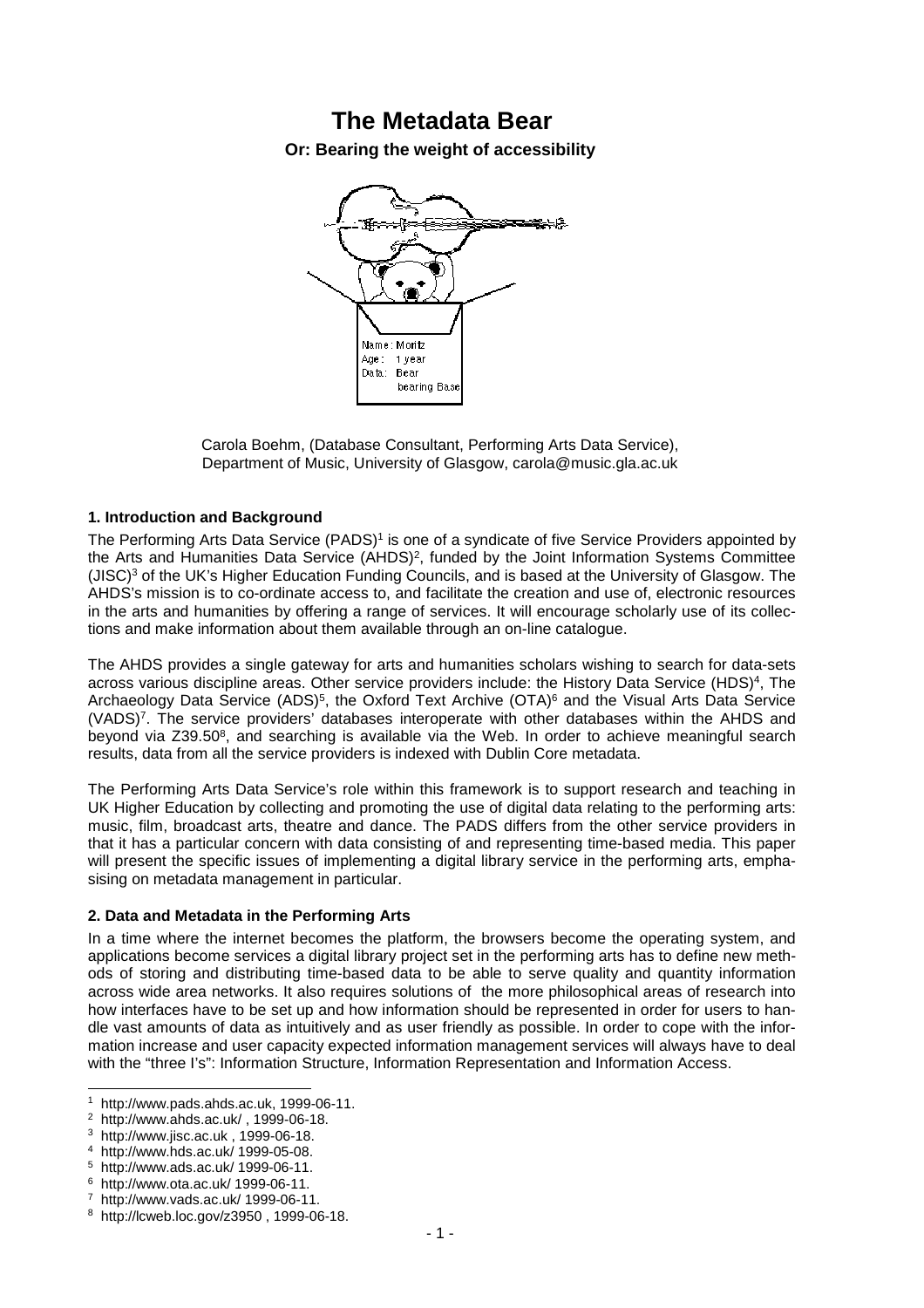| Discipline-based categories for TBM resources (only Music)                                                                                                                                                                                                                                                                                                                                                                                                                                                                                                                                               |                                                                                                                                                                                                                                                                                                                                                                    |
|----------------------------------------------------------------------------------------------------------------------------------------------------------------------------------------------------------------------------------------------------------------------------------------------------------------------------------------------------------------------------------------------------------------------------------------------------------------------------------------------------------------------------------------------------------------------------------------------------------|--------------------------------------------------------------------------------------------------------------------------------------------------------------------------------------------------------------------------------------------------------------------------------------------------------------------------------------------------------------------|
| primary resource: representations of the work itself<br>٠<br>recordings of the work<br>recording of a first performance of the work<br>recording of a performance with the com-<br>٠<br>poser<br>recordings of other performances<br>٠<br>facsimiles of the work<br>facsimile of score written by composer<br>facsimile of first publication of the work<br>video as the work<br>٠<br>complex-music-data data as the work(e.g. MAX)<br>scripts/texts as the music resource (e.g. action/text<br>٠<br>based scores)<br>graphics as the music resource (e.g. graphic scores)<br>$\bullet$<br>printed score | secondary resources: resources about the work<br>recordings of<br>interviews<br>features<br>٠<br>facsimiles of letters/notes containing information<br>about the work<br>video as secondary information (composer, per-<br>formance, etc)<br>image as secondary information (composer, per-<br>formance, etc.)<br>reviews<br>analytical texts, diagrams and images |
| Fig.1 One possible example of categories for digital resources in music <sup>9</sup>                                                                                                                                                                                                                                                                                                                                                                                                                                                                                                                     |                                                                                                                                                                                                                                                                                                                                                                    |

The information structure of data relating to the Performing Arts is by nature diverse: from text based, to visuals/images, to the intrinsically time-based media. Resources of Music, film and video, theatre and performance art, broadcasting arts and dance have their special needs and requirements. Any information management system dealing with this range of material must be able to store complex and composite data, cope with a multitude of single documents, and offer intelligent, user-friendly but controlled access over wide area networks.

The common characteristic of all this data is that it is either inherently time-based or that it is a part of a time-based entity or that it describes/displays a time-based entity. This major characteristic of being time-based demands for specialist solutions for handling the information representation for and access to these resources. One of the vital questions need to be addressed is: How is metadata able to support the "time-based-ness" in order to facilitate intelligent access and delivery for the performing arts user community?



Fig.2 Data, Metadata and Databases

Metadata is in general defined as "Data about data". It is probably correct to say that the library community is genuinely the community which has had the advantage of the longest experience of dealing with metadata in the form of catalogues in order to find data in form of physical textual resources. But is probably wrong to assume, that this bibliographic metadata is sufficient for discovery, access and management digital resources.

General requirements of metadata for digital resources would include amongst others:

- metadata for search and retrieval (in one database, across distributed databases (and objects), across disciplines)
- metadata for user system management processes such as access and security, licensing, delivery mechanisms
- metadata for mapping knowledge domains intelligently and archiving cultural heritage
- metadata for searching and managing the content

l

<sup>9</sup> See http://www.music.gla.ac.uk/HTMLFolder/Research/smatbam-private/categories.html, 1999-06-11 for a discussion of this issue.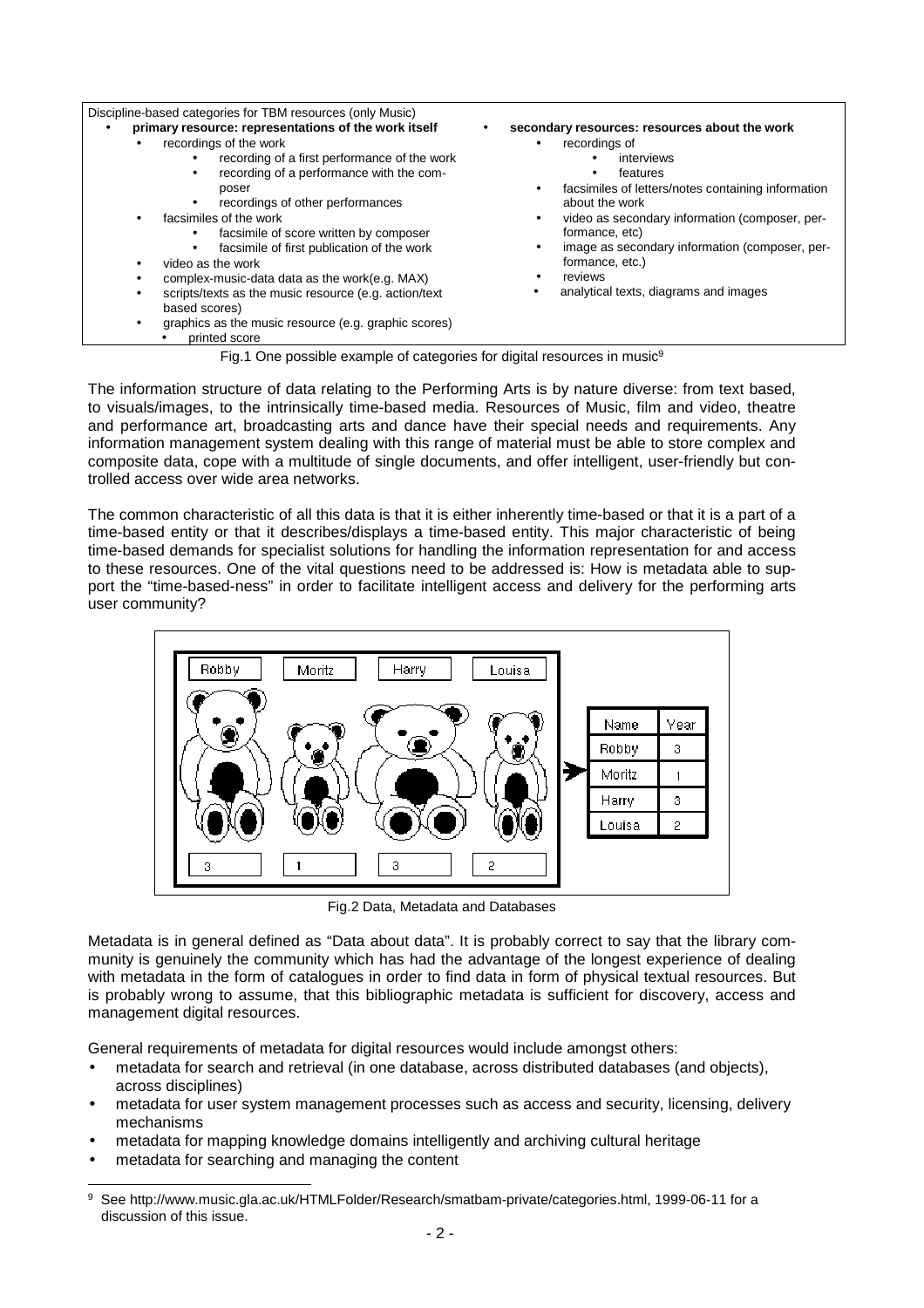Thus, if we look at existing standards and protocols for metadata we have a multitude of different technologies which might have to be supported:

- Metadata of bibliographic nature (AACR, MARC, Bib1, etc))
- Metadata and Interoperability protocols (Z39.50, ZORBA, etc)
- Meta-Metadata (Dublin Core, RDF, etc)
- Metadata and DBMS (SQL, etc)
- Metadata and Object-oriented Technologies (OQL, MVC)
- Metadata and Content Searching (MPEG7, SMPTE)

Metadata thus becomes the major "access technology" for any user. The metadata management of digital resources will have to be considered most carefully in any kind of digital library service. This is what I call the "Metadata Bear", the technology "bearing the weight of accessibility".

For a digital Library Service, such as the PADS, whose remit is to "collect and promote the use of digital data resources to support research and teaching in the performing arts"<sup>10</sup> the digital data resources include a) catalogues, b) digital resources themselves, d) digital representations of the resources, and e) digital versions of works. The "collecting and promoting" of these resources becomes in a major way a responsibility of "Providing Access through Metadata".

# **3. A Digital Library Service – Promoting Access through Metadata**

When considering what functionality a "Metadata Management System" should encompass in order to support a digital library service, three aspects should be precisely defined and specified: a) the users, b) the data and c) the access.

# **3.1. The users**

In a digital resource collection service there are different types of users. This has to be taken into account when implementing secure access with rights management, i.e. the maintaining and administering of access rights and licenses. Time-based media collection owners, such as museums, music publishers and labels, will only be willing do offer the use and the publishing of certain collections if restricted access can be guaranteed, and sometimes only if the management of the rights is transparent and administered by the collection owners themselves. The dependency of these bodies on their collection as a means of income, as well as the maintenance of existing licenses and access rights of their collection, will be a important issue when discussing collection input.

| <b>USERS</b>                                            | <b>RIGHTS MANAGEMENT</b>                                   |
|---------------------------------------------------------|------------------------------------------------------------|
| <b>Providers</b>                                        | <b>Providers</b>                                           |
| <b>Developers</b>                                       | full access, configuration and programming rights          |
| <b>Collection Officers</b>                              | full access -                                              |
| <b>Project Managers</b>                                 | full access                                                |
| Close associates                                        | <b>Close associates</b>                                    |
| Content owners and providers                            | full access and management rights to parts of a collection |
| <b>End Users</b>                                        | <b>End Users</b>                                           |
| user groups with rights to certain collections<br>٠     | read access to part of a collection                        |
| anonymous users                                         | read access to public collections<br>٠                     |
| Fia - 4 Denoileto unha terreto no disinte proponenzanti |                                                            |

Fig. 4 Possible user levels and rights management

This of course implies a system of (at least) hierarchical management of access rights of users and groups, thus the management of access/licensing rights as possible metadata of a resource or the collection in which it is located.

# **3.2. The data**

l

It is desirable that a collection is able to be expanded by collections of other service providers holding resources in the same field but at the same time maintaining a "one-stop shop" in accessing timebased media resources. This distributed resource environment allows the option of other collection holders keep and maintain their collection physically in their own repository, while access is handled by a central access point.<sup>11</sup>

<sup>10</sup> Performing Arts Data Service, PADS Collections Policy,

http://www.pads.ahds.ac.uk/PadsUserServicesCollection, 1999-06-18.

<sup>&</sup>lt;sup>11</sup> This distribution of information has also implications reagarding copyright. I.e. Institutions holding copyright of material will likeky want to hold their collection physically on their servers and still be able to offers single user interfaces across remote collections. The National Preservation Office of the National Library of Australia has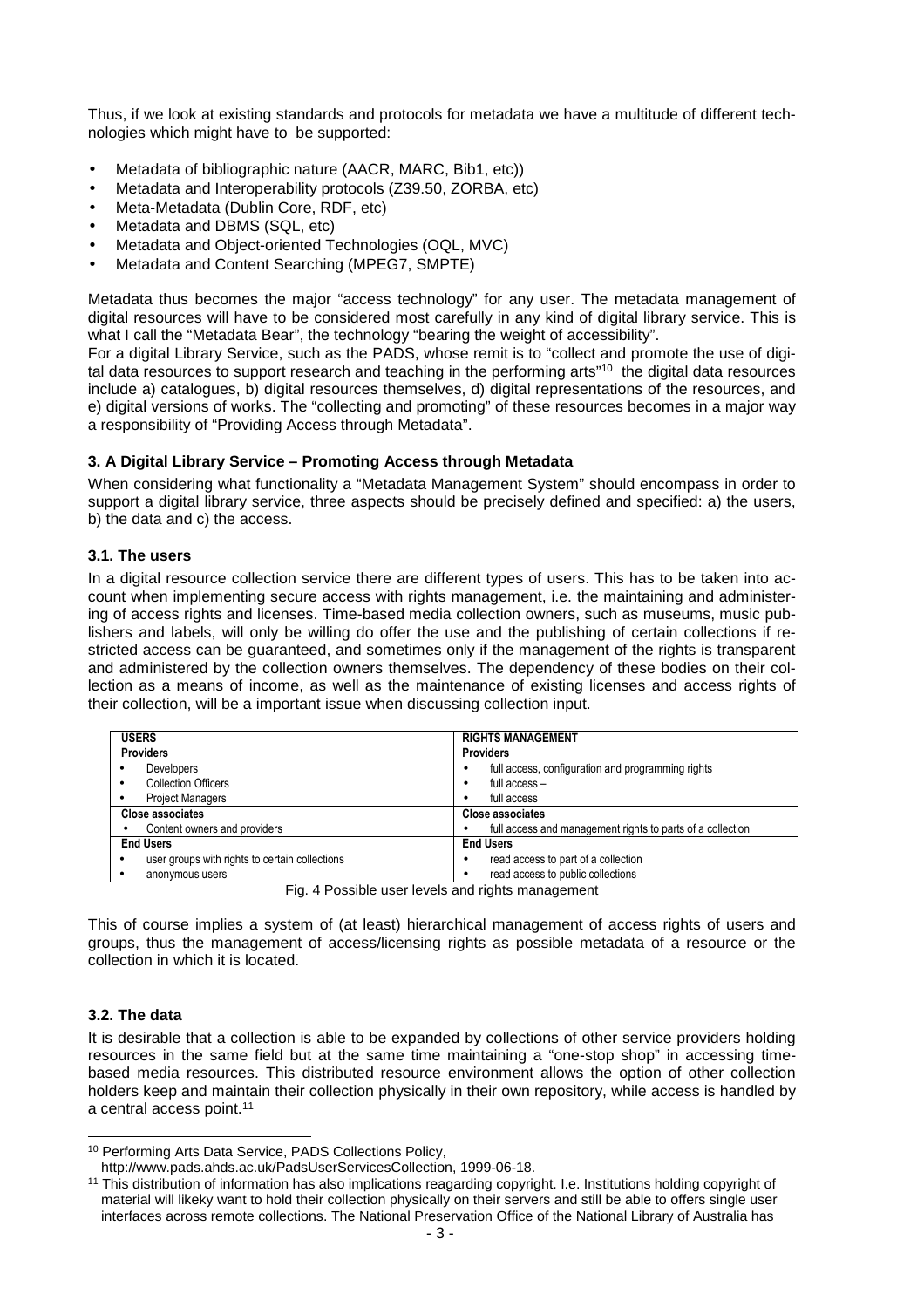A performing arts resource collection encompasses a wide range of different disciplines, starting with the disciplines of music and film and stretching further toward dance, theatre and the broadcasting arts.<sup>12</sup> The resources as a whole can be characterised as a) being made out of different types of data, b) containing differing complexities of data, c) possessing different relationships.

### **3.2.1 Different types of data**

As with all multimedia related systems, all the "usual" data types are involved from sound, video, text, image and binaries. Storing them in a certain way provides us with a more complex entity of data types: html, sgml, mpeg, wav, gif, jpeg, java, etc. It is certain that these data formats will evolve further in number and content. The use of different formats in a system should therefore be a means but not a solution. In other words, to minimise the danger of storing data in standards that might not be supported in the future, much thought should go into separating the content of a resource from its presentations. To be able to store a resource in the highest quality possible, combined with the ability to convert it into formats suitable for a certain purpose, or added formats in the future, is to provide an open and flexible system with maximum compatibility in the long term.

#### **3.2.2 Differing complexity of data**

Whereas video and images might be stored largely as single binary data-objects, music, theatre and the broadcasting arts could involve the storing and accessing of highly structured data, presenting complex objects or 'composite objects'.<sup>13</sup> In some cases, it might be hard to distinguish which is the real, the original resource, and which is a composite part of it. If one accepts the fact that the content of a resource might be of complex or composite nature, then the step towards devising a way to store it as such is not far. Technologies are needed that offer the ability to depict, represent, access, store and manipulate complex structures in their complex "Gestalt". A broadcasting feature, as one resource, might encompass video data, sound data, and text data and still be one work of art.

We should accept the fact that our future data might not remain in its binary form and much of our present resources have never been in the "Gestalt" of one entity. Java Applets, Webobjects and other distributed object environments are already being used by artists to create works made out of many components and having many facades. Also the existing resources, which have been traditionally stored as metadata in catalogues, while their real content is being stored as artefacts in shelves, cassettes, or discs, are often not just one entity. In trying to devise resource systems of the next decade, it would be illogical to diminish the resources and their "real-life" manifestation by disregarding their composite character. It was clear for achieving the above requirements, normal library catalogues and conventional relational database management systems would not be sufficient. Object-oriented or at least object-based information system technologies would have to be employed.

#### **3.2.3 Different relationships**

l

Assuming that we have objects stored in a persistent way, the access and search results are influenced by the context these objects are in. Not only that, our minds create sense out of contexts of informations (sic). Data without context may be hard to interpret or to map intelligently. The mapping of content and context into a digital world means defining and storing different kinds of relationships between objects.<sup>14</sup> Relationships can be of numerous variety. For example, five basic relationships widely used in information systems are:

Inclusion - one object is included in another object (e.g. a file in a folder, a certain sound used in a composition, a note in a bar)

made this "Distributed responsibility" one of its Statements of Principles of Preservation of and Long-Term Access to Australian Digital Objects. See http://www.nla.gov.au/nla/staffpaper/preserve.html , 1998-07-01.

<sup>12</sup> See Categories of time-based Media: http://www.music.gla.ac.uk/HTMLFolder/Research/smatbamprivate/catego-ries.html , 1999-05-08, in [Boehm 1997 SmatBam].

<sup>&</sup>lt;sup>13</sup> Elementary or simple objects are objects made out of one entity or one binary (text files, bitmaps, wave format files, midi files). Composite objects consist of a number of elementary or composite objects, for instance a complex/composite music data structure. Complex objects are objects with attributes that change in size.

<sup>&</sup>lt;sup>14</sup> Examples for generic implementations and standard definitions can be found in OMG's Object Request Brokers and their Relationship Service Specification for distributed objects [OMG CORBA-Relation 1997] or in the Knowledge Interchange Format of the Laboratory for Advanced Information Technology [Finin and Labrou 1997].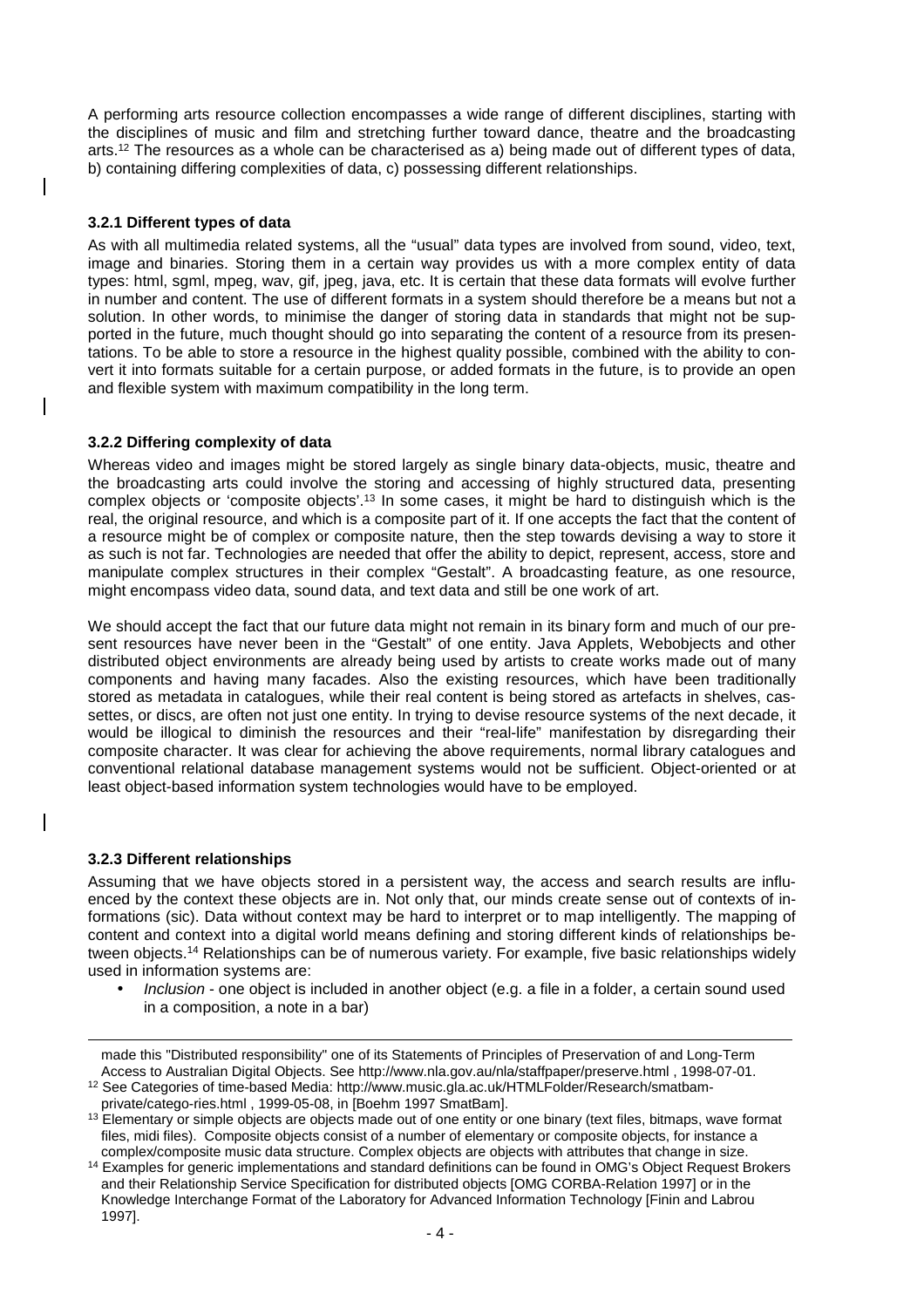- Inheritance one object inherits the characteristics of another object (e.g. all service provider users have read rights, these might be inherited down towards the developers of collections, who also have write rights; or, as a third example, all sounds stored at high quality inherit the characteristic of being served out over ATM network only).
- Association one object is associated with another object (e.g. Mendelssohn's composition Fingals Cave is associated with the geographical rock formation of Staffa. Another example would be that two pages can be associated with each other in form of a sequence. One page should follow the other in a certain context as for instance a book, course, slide show, score etc.).
- Attributes an object contains certain attributes, or certain characteristics which describe its content, state of being or its internal structure (e.g. all objects in the PADS archive have the attributes Title, Creator, Subject, Description, Contributor, Date, Type, Format, Identifier, Source, Language, Relation, and Rights.<sup>15</sup>)
- Web Links Web-links can be thought of being a realisation of one of the above relationships in a web environment.

Thus digital resources, especially in the performing arts need a very powerful means of storing, managing and accessing intelligently the metadata to cope with the specialist problems time-based data contains. In addition to that, the metadata itself has to be powerful enough to support access to the structure of the data it describes. The Metadata has to be able to

- describe the whole resource (access, archive, re-use)
- describe the separate entities of a complex time-based resource
- have time-based or time-dependant description

The most efficient way to resolve this requirement is to manage the resources as objects in an objectoriented environment, which supports composite and complex objects and has in itself already inherently implementations of the relationships needed for any information management system. The metadata then can be used to "map" a knowledge domain, allow for flexible hierarchical metadata and metadata linked to points within time-based media data.



Fig.5 Examples of metadata use at the PADS. Metadata used for mapping a knowledge domain, mappings displayed graphically in three different views: a) as file manager, b) as graphical tree, c) as attributes an object.

# **3.3. The Access**

Having specified the users and the data, the one piece joining the two together is devising the access of the users to the data. The term "Searching" in this context has a meaning in its widest sense possible, implying the focused access or an active resource discovery. It should be stressed, that it is a matter of time, that common search and retrieval methods of finding books in on-line library catalogues

l <sup>15</sup> These are the basic Dublin Core attributes. One of the attractions of the Dublin Core metadata set is its simplicity - the Dublin Core was originally intended to be used by non-specialist authors to describe World Wide Web documents. The Dublin Core consists of 15 basic elements to which the AHDS workshop series and other initiatives from the library and information community have proposed some qualifiers and amendments to some of the definitions. [PADS Metadata 1997] [AHDS Metadata 1997]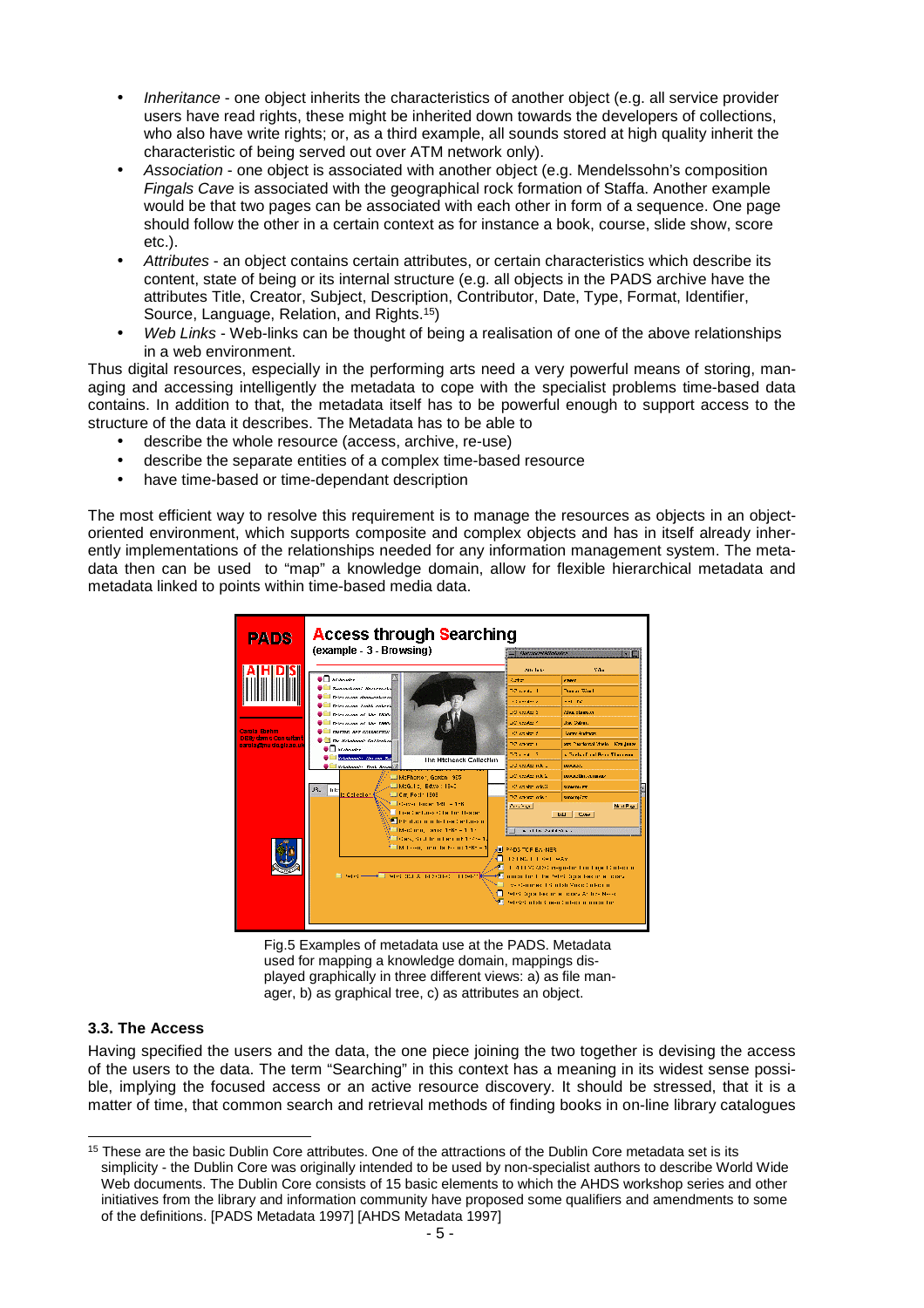or digital resources are enhanced by more intuitive searching/accessing technologies which take the above mentioned relationships, or rather their contexts, into account to form intelligent access technologies. This will be needed in a future, where the masses of information demand a very time-efficient way of focused access as well as a high success rate efficiency.

The matter is complicated by the users' contexts, such as specific specialist user communities with specialist needs. It can be stated that search methods will always depend on

- who is searching
- which resources is being searched for
- what archive is being searched in
- with which tools is the search supported.

Thus, besides traditional "search-and-retrieve approaches", there are others such as "metadata searches", "full-text searches", "closing-in-on-data-approach searches", the "browsing search", "graphical-, thesauri-, context – searches", "Demonstrate-and-Retrieve", "Content Searches", and of course any future, unimaginable searching technology.

Without going into detail of these approaches, which should spark the imagination by just their chosen names, it is clear, that in the best case searching should be based on the resource and its context (the object and its relationships), inclusively its use-context and not on the technology used.

#### **4. User, Data, Access and the MVC Paradigm**

As detailed above, the three most important aspects to be taken into consideration for any digital libraries are very closely related to the specification and definition of the three-foldness of "users", "data", and "access". How the users is able to see, view and manipulate the data is controlled by the access, but is clearly very separated from it. In the computing world, this separation of content and representation has one of its object-oriented manifestations in the Model-View-Controller paradigm. The model being the content, the data, or a knowledge domain, the view being one possible presentation of it. The controller can be seen as the gadget maintaining the connection between the model and the view. One musical note, for instance, could be depicted in a system by an internal, proprietary data structure. To this note, one or more views can be "plugged in" as for instance a midi representation, a sound representation, and a graphic representation. Devising new views is thus independent of the content. See also [Ossenbruggen 1994].

> This could be mapped seamlessly on the above three-foldness, the model being mapped without any problems to the data, the view being the representation of the data, thus how the user will see the data, and the controller being how the model is interconnected with the view, i.e. the ac-

> In a web environment, this concepts of model view separation has a vital importance, especially for services dealing with a multitude of data and

cess/manipulation/controlling means.

the management of them.



Fig. 6 Model – View – Controller concept, one model can have many controller – view pairs

Using this separation

- one object can have many views,
- one document can be represented in many languages,
- one website can be accessed through many user interfaces
- one collection can contain many access means
- one dataset can posses many representation
- one file can be delivered through different qualities of service.

Thus it may depend on the user and the collection, on how the resources are represented. A music user, searching just a collection of compositions, may see metadata such as "composer", "conductor", "first performance" displayed and with an high-performance connection is able to access sounds with CD-quality over high-performance networks, whereas on the other end a user from a general background, searching through an interdisciplinary collection for any resource related to "Dickens", might see metadata displayed such as "creator", "role", "date of creation", "type of data", etc. Wanting to access some sound files, even though his connection might not be very fast , his delivery is achieved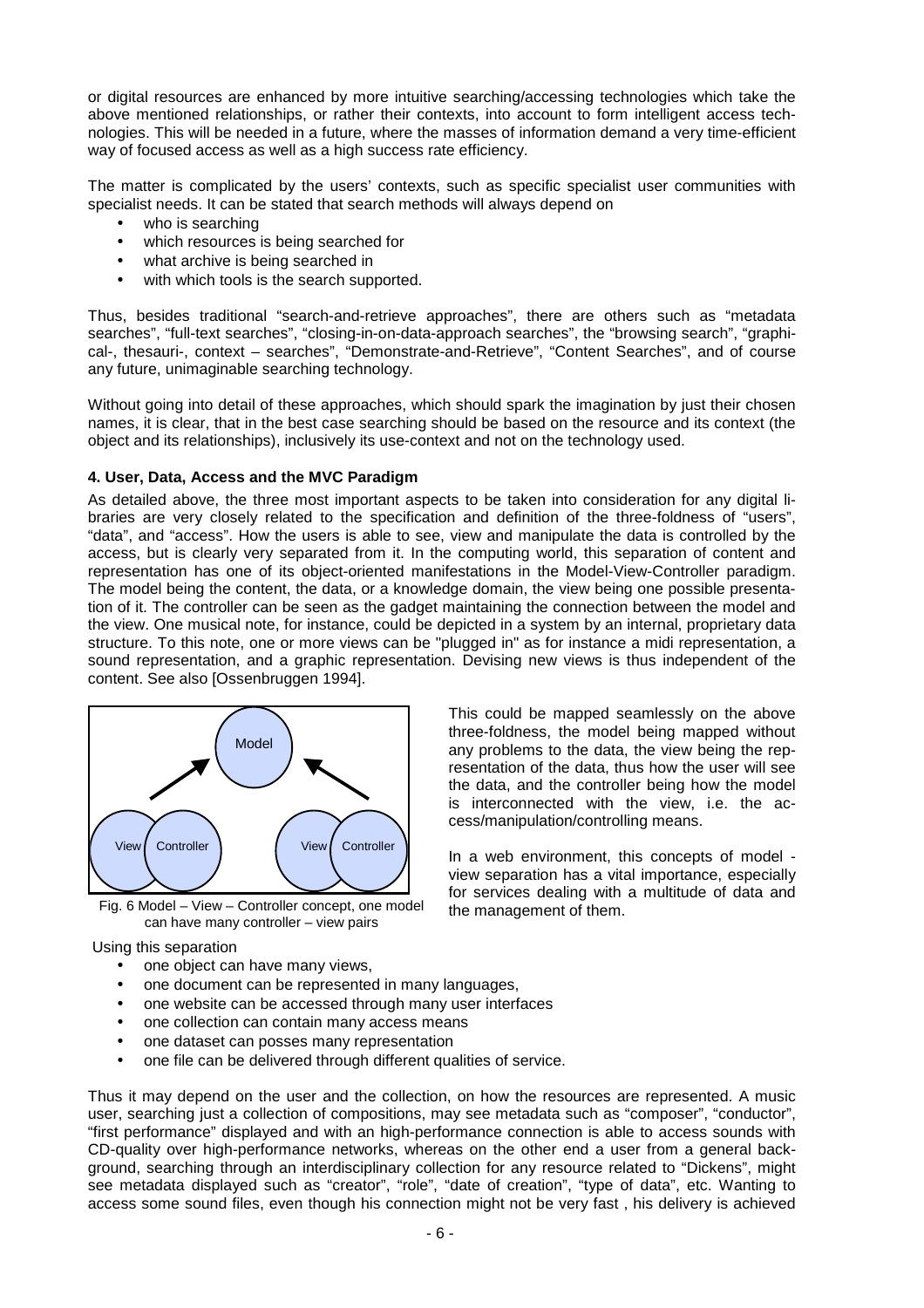via a lower quality of the material, thus keeping the same downloading/streaming speed, but with a lower quality of service. Below two data sets are shown, taken from two different collections on one database. Different metadata is presented for the two resources.

Blackmail (Silent) - 6 docs Type: film Format: mpeg Date: 1929: release Description: Story of a girl who kills a man in self-defence and is blackmailed by a man who know a play by Charles Bennett. Silent version. Credits: British International Pictures - production company, Alfred Hitchcock - director, John Ma; Frank Mills - assistant director, Alfred Hitchcock - adaptation Cast: Alice White = Anny Ondra, Anny Ondra's vocal double = Joan Barry, Mrs White = Sara Allg Charles Paton, Frank Webber = John Longden, Tracy = Donald Calthrop, The artist = Cyril Ritchan Hannah Jones, Chief Inspector = Harvey Braban, Detective Sergeant = Ex. Det. Sgt. Bishop, Gossi Monkman, The crook = Percy Parsons, The Sergeant = Johnny Butt, Harassed Underground travel Hitchcock Related Resources: Blackmail (sound) mpeq Related Resources: Blackmail dialogue script html MacCunn: Land of the mountain and the flood, The - 1 does Composer: Hamish MacCunn

Contributors: orchestra: BBC Scottish Symphony Orchestra ; conductor: Sir Alexander Gibson Type: sound recording Category: orchestral

Date: 1989/07: recording, 1989/07: broadcast



Within the database, the metadata might be stored in a certain format, such as "DC.creator = Alfred Hitchcock", "DC.creator.role = director" and "DC.creator = Hamish MacCunn", "DC.creator.role = composer". Displayed it shows a user friendly and discipline specific presentation of the metadata.

On another issue, with the separation of content from view, the implementation of different searching techniques for different collections, for different users or for different qualities of connections and client applications becomes possible. Thus a user may chose to browse through a collection via some subject index, or chose to graphically move through an VRML environment depicting his knowledge domain, or may chose to use one of the many search interfaces adaptable to his need of specialist resource discovery.

# **6. An example of a digital resource library**

A goal of any digital library service is to provide interoperability with other collection holders by conforming to and implementing relevant standards. To shortly sketch the status-quo situation of using multimedia digital resource collections already available, one can look towards broadcasting stations, music/video archives, record companies and libraries. It must be taken into account that collections are stored in different storage mediums, ranging from simple file systems, to relational database management systems to the growing number of object-oriented database management systems. In addition, a large number of music catalogues in a variety of formats has to be also made accessible. Whilst in the academic and non-academic library world interoperability has established itself as an important topic, it is obvious that, commercial, television and broadcasting companies might not want their archives to interoperate with those of their competitors. However, given that material tends to decrease in commercial value with time but increase in academic and cultural or heritage value, it is quite possible that their material will end up in such a collection and so issues of interoperability are worth addressing, when planning any collection through its lifetime of existence. Besides already existing and longstanding library catalogue systems, with the prospective widespread use of digital resources for digital libraries, object-oriented database management systems will become a major means of storing, accessing and using complex, multimedia data objects.[Kahn and Wilensky, 1997], [Lagoze 1995] and [Lagoze 1996] Assuming a basic interoperability of different collections holding digital, multimedia objects, the underlying transfer protocol will have an influence on the performance, the quality and the representation means of the objects to be delivered.

It will be important to devise secure and distributed system, with collections stored in different locations, access handled from a central gateways and user access in the best case being controlled to a point of write, read and execute rights of single objects and collections. Solutions lie in the underlying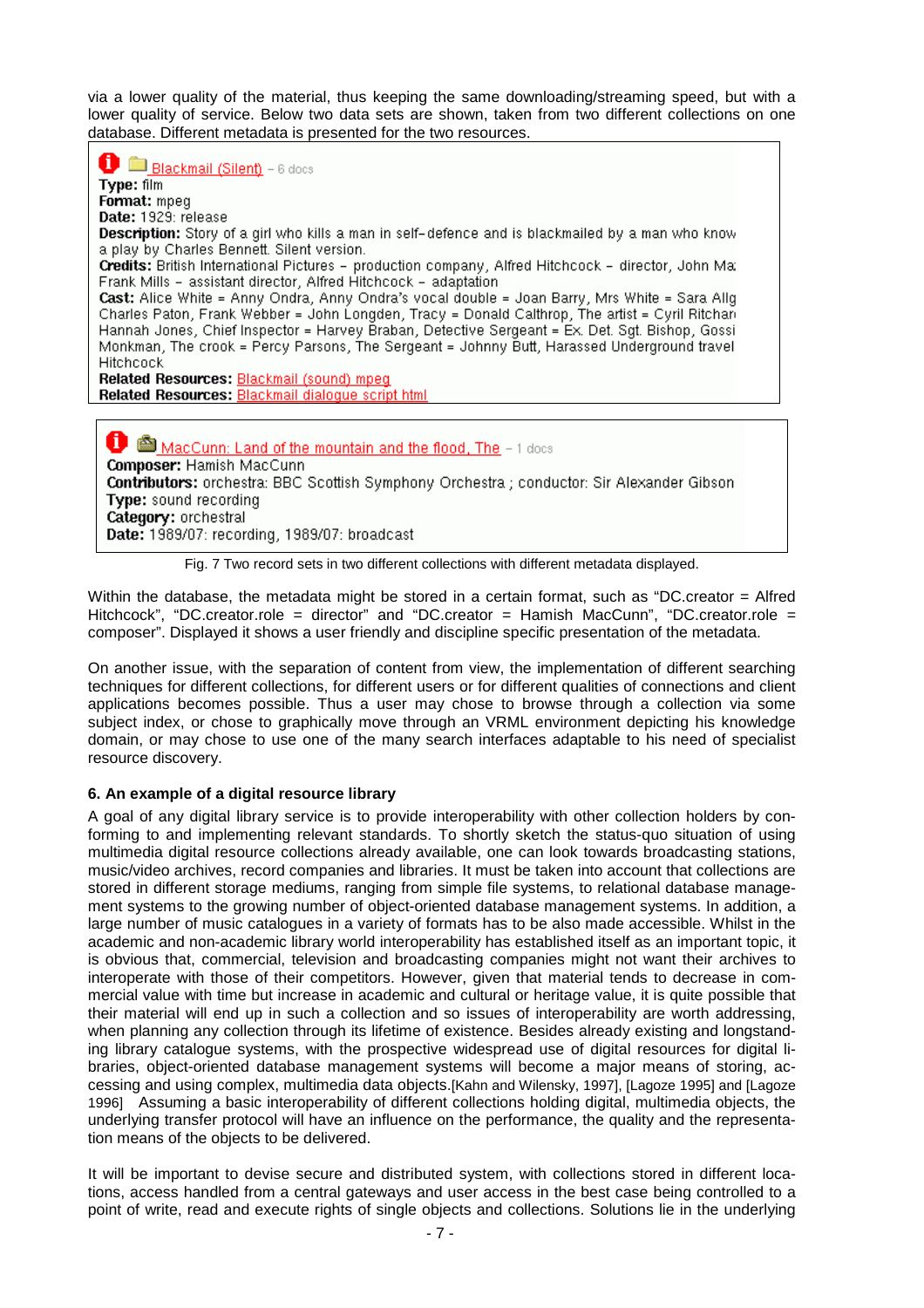existence of user rights management, such as a database management system able to control the access of many users in dependency of objects or collection of objects, or/and the use of a stateful protocols which are able to store session information as long as the users are accessing the resources. Below a host outline of PADS system architecture is shown, depicting very clearly the separation from data, delivery and view: The deepest level depicting different databases with their data, which is separated through a protocol conversion layer from the users, accessing the resources through different protocols. (see [Boehm, SMatBaM 1997] for detailed system specifications.)



Fig. 8 System Architecture of the PADS

# **7. The future**

l

There are a number of new technologies emerging, which will influence information access in a major way. MPEG7 emerged as a standard that might close one of the gaps between description and content. The Moving Picture Experts Group (MPEG ISO/IEC JTC1/SC29 WG11) is a working group of ISO/IEC in charge of the development of international standards for compression, decompression, processing, and coded representation of moving pictures, audio and their combination. In October 1996, MPEG (Moving Picture Experts Group) started a new work item to provide a solution for the urging problem of generally recognised descriptions for audio-visual content, which extend the limited capabilities of proprietary solutions in identifying content that exist today. The new member of the MPEG family is called "Multimedia Content Description Interface", or in short MPEG-7.<sup>16</sup> It will combine current technologies of automatic creation of metadata out of the content of a data with manually input data. Targeting business environments, sound signal processing technologies as well as image-signal processing and information retrieval technologies will be utilised to create a new standard for economically creating and using metadata without the need for lengthy archiving processes.

Other developments revisit specific metadata for specific metadata communities, such as metadata for educational material<sup>17</sup>, metadata for time-based media, such as the planned additions for SMPTE 12M-1995: for Television, Audio and Film - Time and Control Code, and as another similar development, creative user communities are starting to demand the existence of a creative metadata, the metadata which is being employed and created during the whole creation process. This metadata is currently discarded in most existent processes of putting a work into its final digital form.<sup>18</sup>

Specifically in music, new structured formats are evolving, some of which have inherently a metadata characteristic. Mpeg4<sup>19</sup> is an example of a very structured object-oriented multimedia format, SDIF<sup>20</sup> a emerging standard for describing structured sounds. Whereas in the music user community new structured music tagging languages are appearing, which could be called description languages, thus

<sup>16</sup> see http://www.darmstadt.gmd.de/mobile/MPEG7, 1999-06-18.

<sup>17</sup> http://www2.echo.lu/oii/en/meta.html#LOM, 1999-06-18.

<sup>18</sup> Carola Boehm et alii, CIRCUS Internal Rapporteur's Report of Group Alpha, Meeting Angouleme, France, April 99 .

<sup>19</sup> http://www2.echo.lu/oii/en/video.html#MPEG-4, 1999-06-18.

<sup>20</sup> http://www.ircam.fr/produits/techno/multimedia/Cuidad/SDIF-e.html, 1999-06-18.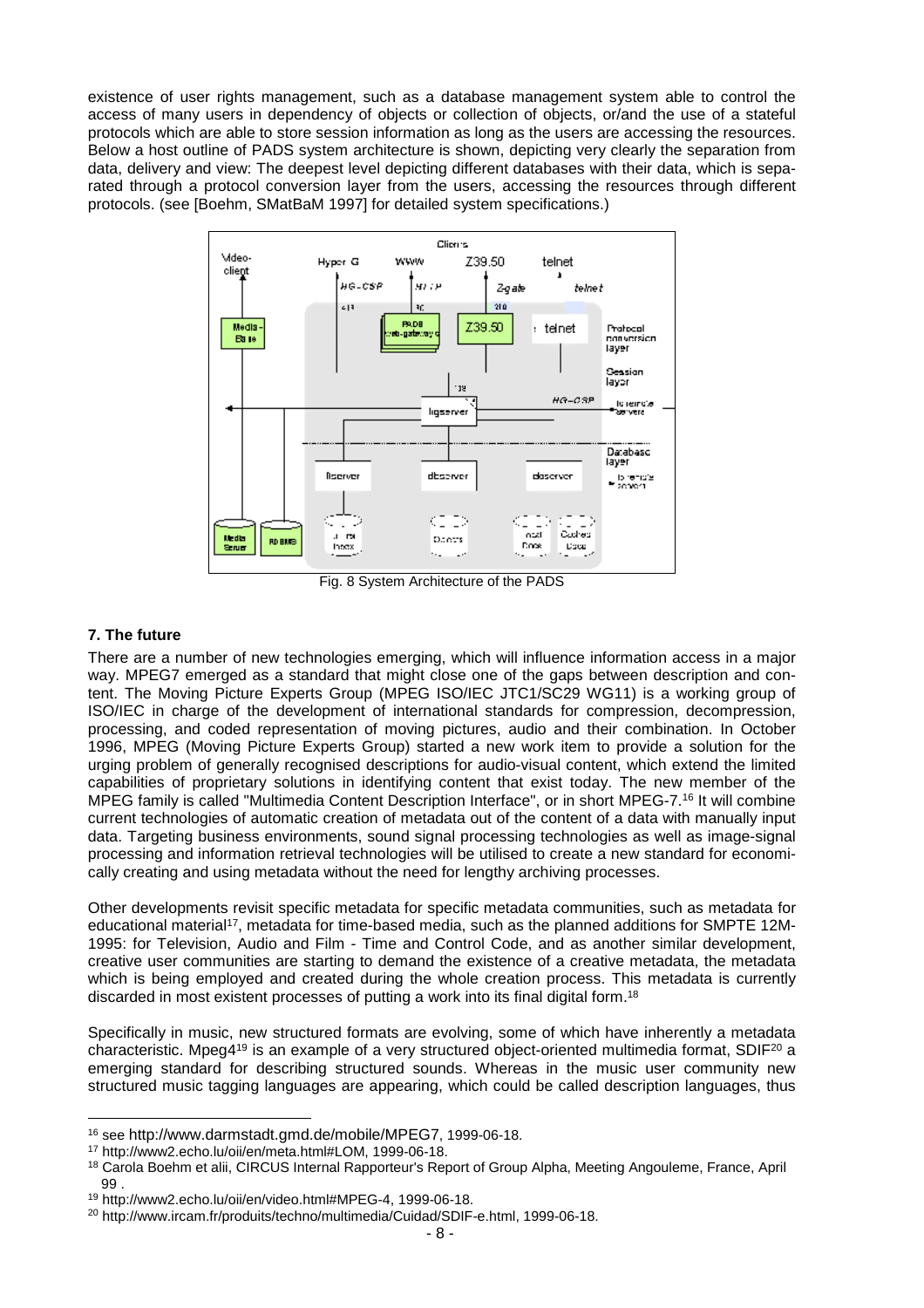describing a resource well enough to represent the data itself. Examples for this are enhancements to SMDL/Hytime<sup>21</sup> or GUIDO<sup>22</sup>.

As a last notion of new metadata technologies, it can be expected that metadata will not stay textual data about data. Metadata in its meaning itself being "data about data" will be able to step into its multimodal decade, in which a resource might be described by an abstract multi-modal representation of it. Thumbnails are good examples of imagery metadata of a resource, and similar technologies are already emerging in music formats, trying to filter out the most abstract and fast recognisable characteristic to browse sound collections. Theses might be images, or abstract filtered sounds, or a combination of both.

"Metadata is not something unique to the World Wide Web (WWW) and other forms of electronic data distribution. Metadata has been used for cataloguing and indexing information stored in libraries for over 2000 years. The introduction of computing has, however, vastly increased the speed and range of metadata searching."<sup>23</sup> Historically the data and the metadata was physically separate, one being stored in a catalogues, the other being stored in a shelf. But with above mentioned technologies, it is already possible that the separation of data from metadata or the description from the content ceases to exist. It will be then, that the weight of accessibility will not bear on the metadata, but rather on the structured data itself. Until then, we continue to describe our world verbally as best as we can, to define and to find the objects which we create for our working environments.



l

<sup>21</sup> http://www2.echo.lu/oii/en/audio.html#SMDL, 1999-06-18.

<sup>22</sup> http://www.informatik.th-darmstadt.de/AFS/CM/GUIDO/ 1999-06-18.

<sup>&</sup>lt;sup>23</sup> Martin Bryan on behalf of European Commission DGXIII/E, OII Guide to Metadata, http://www2.echo.lu/oii/en/metadata.html, 1999-06-18.